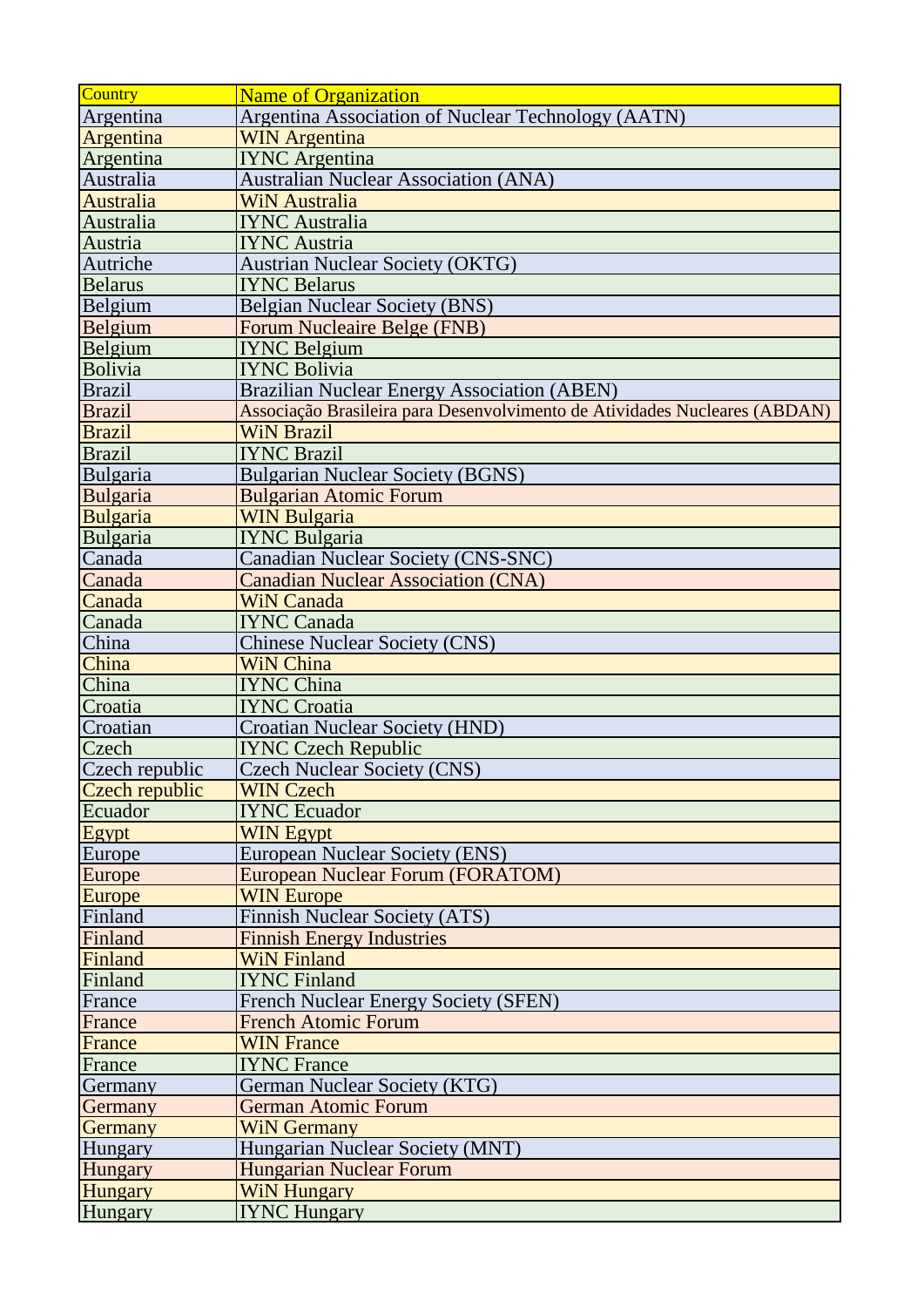| <b>IAEA</b>         | <b>WIN IAEA</b>                                             |
|---------------------|-------------------------------------------------------------|
| India               | <b>Indian Nuclear Society (INS)</b>                         |
| India               | WiN India                                                   |
| India               | <b>IYNC</b> India                                           |
| Indonesia           | <b>WiN</b> Indonesia                                        |
| Israel              | <b>IYNC</b> Israel                                          |
| Italy               | <b>Italian Nuclear Association (AIN)</b>                    |
| Italy               | <b>IYNC</b> Italy                                           |
| Jamaica             | <b>IYNC</b> Jamaica                                         |
| Japan               | <b>Atomic Energy Society of Japan (AESJ)</b>                |
| Japan               | <b>Japan Atomic Industrial Forum (JAIF)</b>                 |
| <b>Japan</b>        | WiN Japan                                                   |
| Japan               | <b>IYNC Japan</b>                                           |
| Jordan              | <b>WiN</b> Jordan                                           |
| Kazakhstan          | <b>Nuclear Society of Kazakhstan (NSK)</b>                  |
| Kenya               | <b>IYNC Kenya</b>                                           |
| Korea               | <b>WiN Korea</b>                                            |
| Latin America       | Latin American Section American Nuclear Society (LAS/ANS)   |
| Lithuania           | Lithuanian Nuclear Energy Association (BEA)                 |
| Lithuania           | <b>IYNC Lithuania</b>                                       |
| Malaysia            | Malaysia Nuclear Society (PNM)                              |
| Malaysia            | <b>WiN Malaysia</b>                                         |
| Malaysia            | <b>IYNC Malaysia</b>                                        |
| Mexico              | <b>Mexican Nuclear Society (SNM)</b>                        |
| Mexico              | <b>IYNC Mexico</b>                                          |
| Mongolia            | <b>Mongolian Nuclear Society (MNS)</b>                      |
| Netherland          | <b>Netherlands Nuclear Society (NNS)</b>                    |
| Netherland          | <b>Dutch Atomic Forum</b>                                   |
| Netherland          | <b>IYNC Netherlands</b>                                     |
| Nigeria             | <b>IYNC Nigeria</b>                                         |
| Pakistan            | <b>WiN Pakistan</b>                                         |
| Peru                | <b>IYNC Peru</b>                                            |
| Poland              | <b>WiN Poland</b>                                           |
| Poland              | <b>IYNC Poland</b>                                          |
| Portugal            | <b>IYNC Portugal</b>                                        |
| Romania             | <b>Romanian Nuclear Energy Association (AREN)</b>           |
| Romania             | <b>Romanian Nuclear Forum (ROMATOM)</b>                     |
| Romania             | <b>WiN Romania</b>                                          |
| Romania             | <b>IYNC Romania</b>                                         |
| Russia              | <b>Nuclear Society of Russia (NSR)</b>                      |
| Russia              | <b>IYNC Russia</b>                                          |
| Serbia              | Nuclear Society of Serbia (NNS)                             |
| Slovakia            | <b>Slovak Nuclear Society (SNUS)</b>                        |
| Slovakia            | <b>Slovak Nuclear Forum</b>                                 |
| Slovakia            | WiN Slovalkia                                               |
| Slovakia            | <b>IYNC Slovakia</b>                                        |
| Slovenia            | <b>Nuclear Society of Slovenia (DJS)</b>                    |
| Slovenia            | <b>Slovenian Nuclear Forum</b>                              |
| Slovenia            | <b>WiN Slovenia</b>                                         |
| Slovenia            | <b>IYNC Slovenia</b>                                        |
| South Africa        | <b>Nuclear Industry Association of South Africa (NIASA)</b> |
| <b>South Africa</b> | <b>WIN South Africa</b>                                     |
| South Africa        | <b>IYNC South Africa</b>                                    |
| <b>South Korea</b>  | Korean Nuclear Society (KNS)                                |